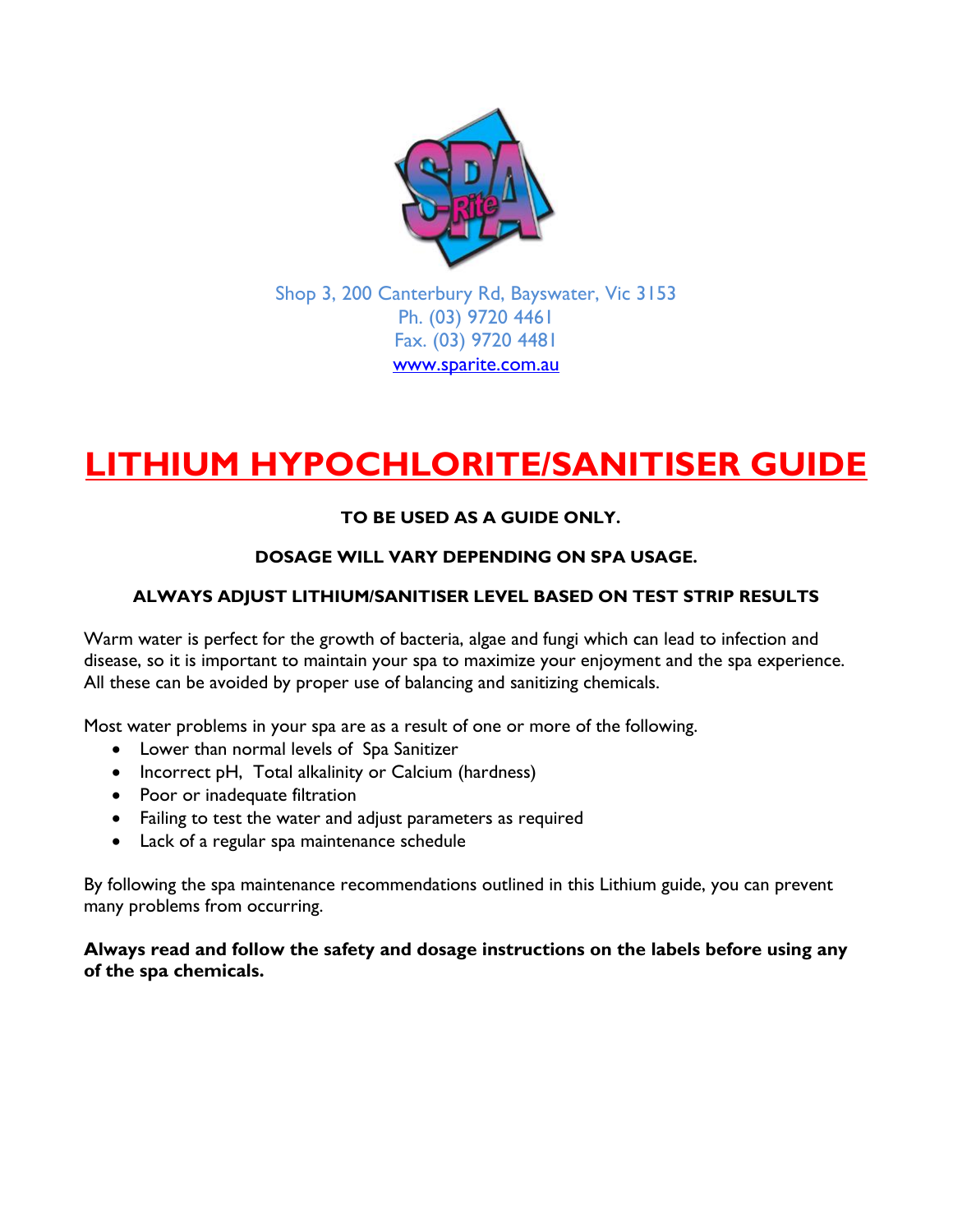# **LITHIUM INITIAL SETUP INSTRUCTIONS:**

# **FILL YOUR SPA ACCORDING TO SPA MANUFACTURERS INSTRUCTIONS.**

Add 75 grams per thousand litres of the Lithium/Spa Sanitizer. *DO NOT HOP IN SPA.*

By adding this large amount of sanitizer, your MPS level on your test strip will read in the high mark. Due to the variance in temperature of the water in the spa, burn off times will vary. We suggest that you test the water before you get in the spa to ensure that the MPS levels is reading **OK** on the test strips.

- Place your yellow Nature 2 stick in the black cap that sits on top of one of your filters. Replace back into the filter. If you have a spa with the Standard Filter, you will need to use the extensions provided in Nature 2 pack. Place through the centre of the filter. Having a Nature 2 Stick in your spa enables you to run a lower level of sanitiser and can help to keep the santiser level stable.
- *Remember – Your Nature 2 Stick only lasts 4 months, See in store for specials on a 3 pack of Nature 2 Sticks.*
- Once your MPS level **OK** on the test strip, then balance your water PH, Alkalinity levels and calcium. Correct if necessary with pH and Alkalinity enhancer or decrease with pH Decreaser or calcium enhancer. Recommended levels: pH 7.2-7.6, Total Alkalinity 120-150 and Calcium 80-250 depending manufacturers recommendations.
- **•** Remember to leave your hard cover off for  $\frac{1}{2}$  an hour after adding any chemicals. Replace hard cover after this time.

*Continue overleaf for Daily, Usage and Weekly maintenance instructions…*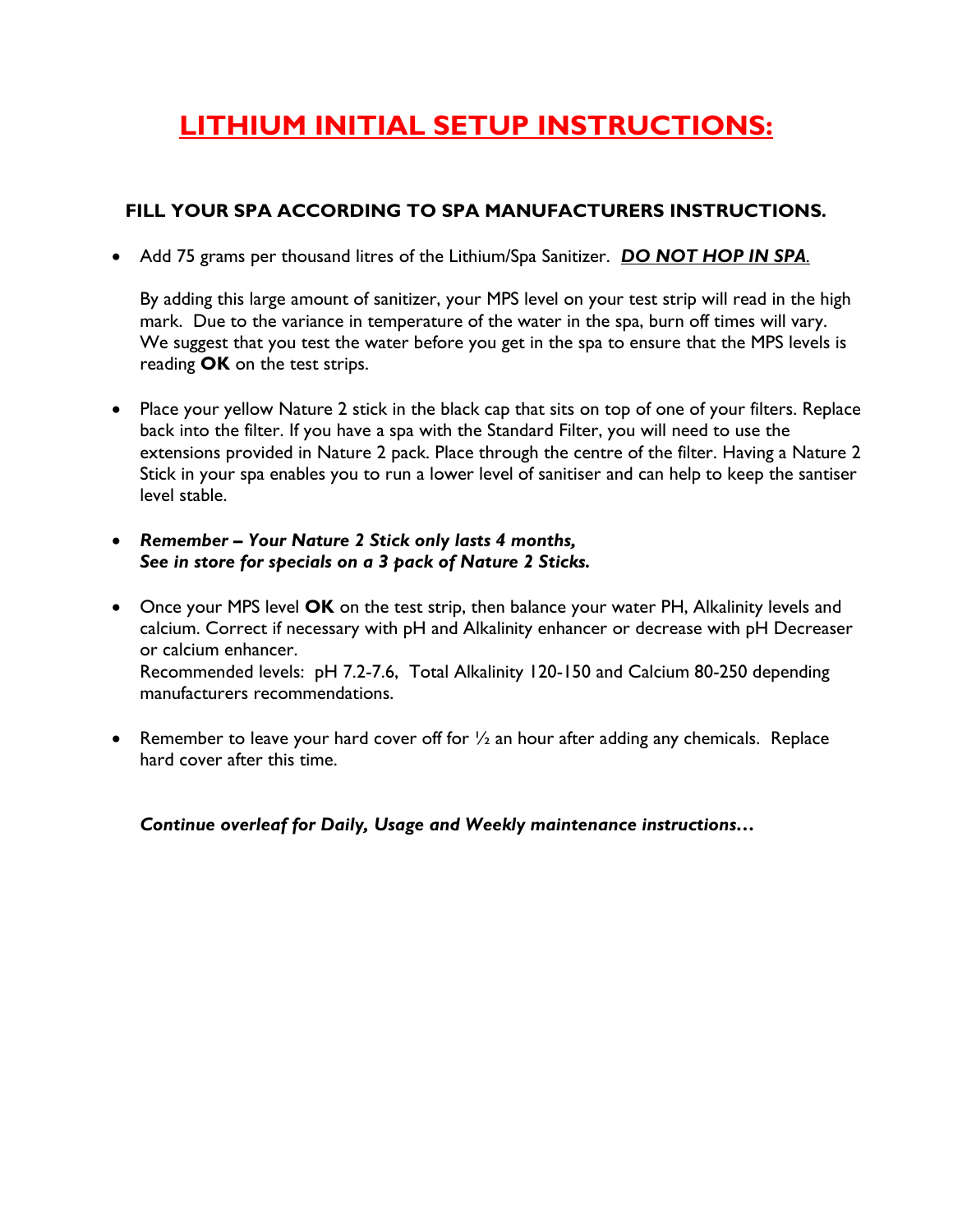# **LITHIUM MAINTENANCE PROGRAMS**

# **DAILY SCHEDULE:**

 On a daily basis add 15 grams per thousand litres of Lithium/Sanitiser to the spa water. Once you have dosed your spa and the chemical has circulated for 20miuntes, test the water with the test strips to make sure the MPS Level is reading at **OK** level. If it is not reading **OK** then add more to increase your dosage and retest again.. *Always leave the cover off for at least half an hour after adding chemicals.*

## **USAGE SCHEDULE:**

 After each use it is recommended to put a shock dose of Lithium/Sanitiser in the spa water. Add 20gms per thousand litres or per person, which ever is greater. ie. If you have a 2000litres spa add 40gms of Lithium/Sanitiser for one person or if there are 5 people in the spa add 1000gms of Lithium/Sanitiser.

### **WEEKLY MAINTENANCE:**

- Test the water balance on a weekly basis to ensure the correct levels for pH, and Alkalinity and Calcium (hardness). Dose the spa accordingly to the test strips to correct the levels. Correct if necessary with pH and Alkalinity enhancer or decrease with pH Decreaser or calcium enhancer. Recommended levels: pH 7.2-7.6, Total Alkalinity 120-150 and Calcium 80-250 depending manufacturers recommendations.
- Once a week it is recommended to clean your filters or after 10 person hours of spa usage. Ie. If 4 people use the spa for 1 hour that is equivalent of 4 person hours. If people drink alcohol in the spa they significantly increase the amount of perspiration and body fats in the spa. These body fats are trapped in the filter cartridge until it becomes clogged reducing the quality of the water and puts pressure on the pumps. For optimum water clarity filter cartridges should be cleaned afterwards. Filters are recommended to be replaced every 12months or 9000 hours.
- It is important that first you turn your spa off at the isolation point prior to removing your filters. Spray your filters with Crystal Waters Filter Klenz and leave sit for 15minutes. Hose off the filter thoroughly, simply by hosing each filter up and down and then inverting them and repeating the process.
- Place Filters back in the spa and don't forget to turn you spa on again at the isolation point.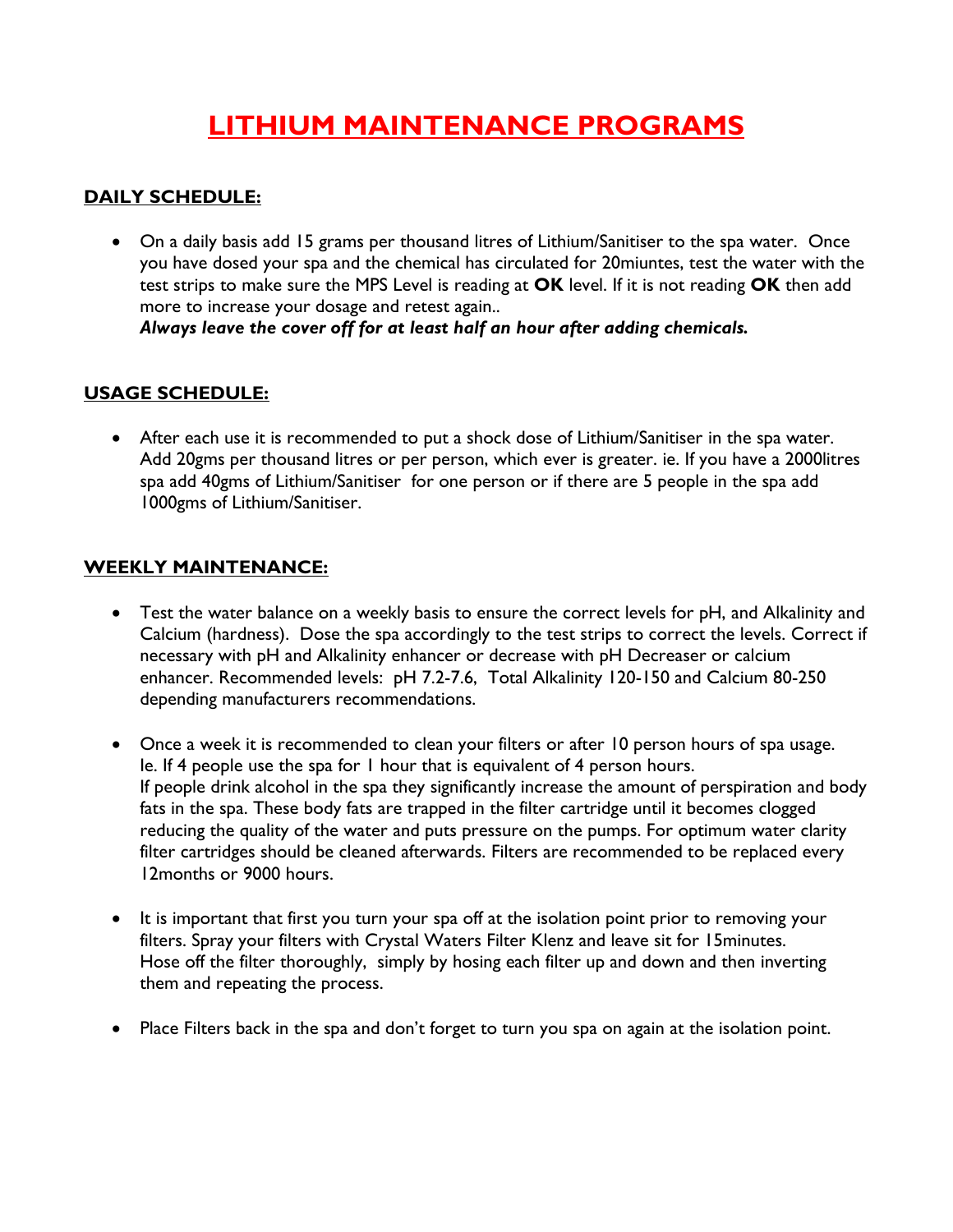# **TROUBLE SHOOTING**

### **CLOUDY WATER**

#### **Cloudy water could be caused by one or more of the following:**

#### **Number One cause can be Build up of body fat in your filters**

- Low or no level of Spa Sanitizer (MPS)
- Incorrect pH or Total Alkalinity
- Poor or inadequate filtration
- Failing to test the water and adjust parameters as required
- Lack of a regular spa maintenance schedule
- Suspended particles in the water

#### **TREATMENT:**

Ensure that your filters are clean and operating adequately. Test the levels of pH, and adjust if out of recommended levels (7.2 – 7.6) and Alkalinity 120-150.

Shock Dose your spa with a Crystal Waters Boost 20gms per 1000litres.

If your spa does not have the usual 'sparkle', a dose as per directions of water clarifier will help in the filtering out of all impurities that could be causing the water not to be crystal clear. Always read and follow safety and dosage instructions on the label before using any of these products

### **FILTER CLEANING**

Clean your filters weekly or after 10 person hours. Clean filters are required to help keep your water crystal clear. It is recommended to clean your filters with Crystal Waters Filter Klenz, leave the filters sit for 15minutes then clean with high pressure hose. **(Not a high pressure cleaner.** Paying special attention to each fold in the cartridge, to remove any debris that has been filtered from your water. Hose the filters vertically up and down, then invert the filter and repeat the process.

For heavy soiled filters It is recommended to clean your filters by soaking them in Filter Clean. Soak for 24hours and then Hose filters thoroughly with clean water after soaking, making sure to get in between each cartridge fold to the core of the filter. This will ensure the removal of all the body oils and fats, cosmetics, lotions and hair etc.

**TIP:** Why not purchase another set of filters for your spa so while the first set are soaking and cleaning, you can place the other set in and still use your spa.